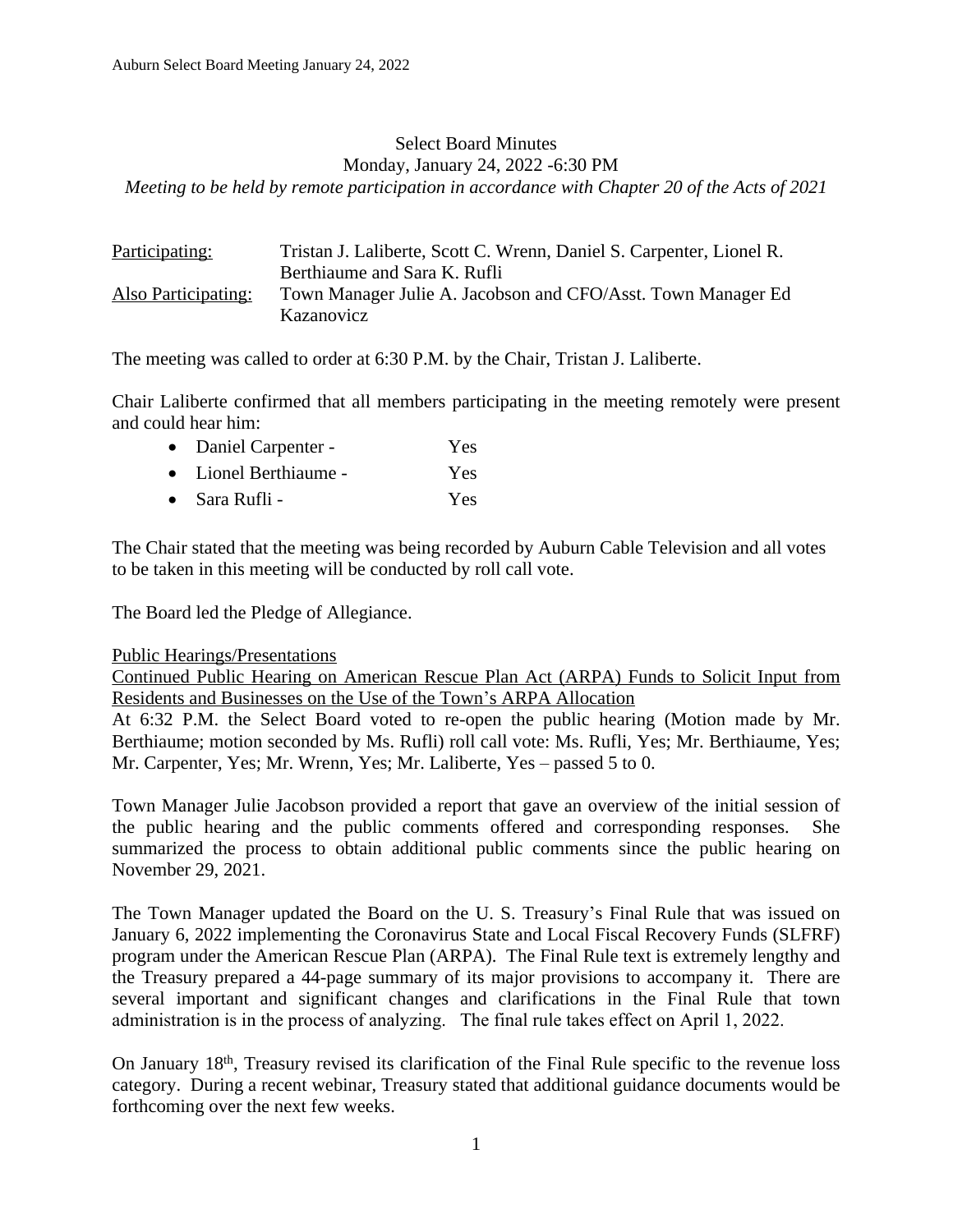The Final Rule will impact and potentially alter Town Administration's recommendations on ARPA expenditures. Town Administration will continue to work with the Select Board to determine ARPA priorities and funding recommendations over the coming weeks and months.

The Board received letters from the Massachusetts Coalition of Police Union Locals 388, 388A and 388B requesting consideration for Premium Pay.

Town Manager Jacobson presented a request under ARPA for a 3<sup>rd</sup> ambulance on a temporary basis during the period of heavy call volume projected annual \$277,000.00. She also asked for funds for a staffing study of the department to have a long-term plan, as well as to authorize another SAFER grant application seeking eight new positions.

Mr. Berthiaume spoke to the Town Manager's comments for the Fire/Rescue Department and he expressed his wish to get started with the 3<sup>rd</sup> ambulance revenue or some offset that supported the department. He also spoke in support of Premium Pay for Police and Fire personnel first responders.

Mr. Laliberte asked if the \$277,000.00 cost was including revenue. Ms. Jacobson replied that it is the actual cost to ARPA to operate the ambulance. She said that the  $3<sup>rd</sup>$  ambulance was to alleviate the increased call volume.

Mr. Laliberte discussed water quality concerns. The Town Manager said that Auburn Water District Superintendent Gregory Woods recommended investments into stormwater programs and maintenance to help improve water quality. Stormwater improvements have to tie back to water quality to be eligible.

Ms. Jacobson spoke about the suggestion for a water treatment facility (\$20 million) and she said that she was told by the Water District that it was not something they were looking at right now.

Mr. Berthiaume asked if the Town could look at doing a study and design now for the Auburn Water District with ARPA funds. Ms. Jacobson responded that two weeks ago the Water District said that it was not something they wanted right now, but she could reach out again to them if the Board wanted.

There were no public comments.

Mr. Carpenter asked about a plan for pipe replacement projects.

The manager said that the administration has had this discussion with the DPW Director. The DPW is recommending one specific area for the pipe replacement project, which would be very expensive.

The Town Manager said that the administration would have to be sure recommendations would be eligible under ARPA and eligible under the Clean Water Act. Town Accountant Tom Zidelis, who was participating remotely, agreed.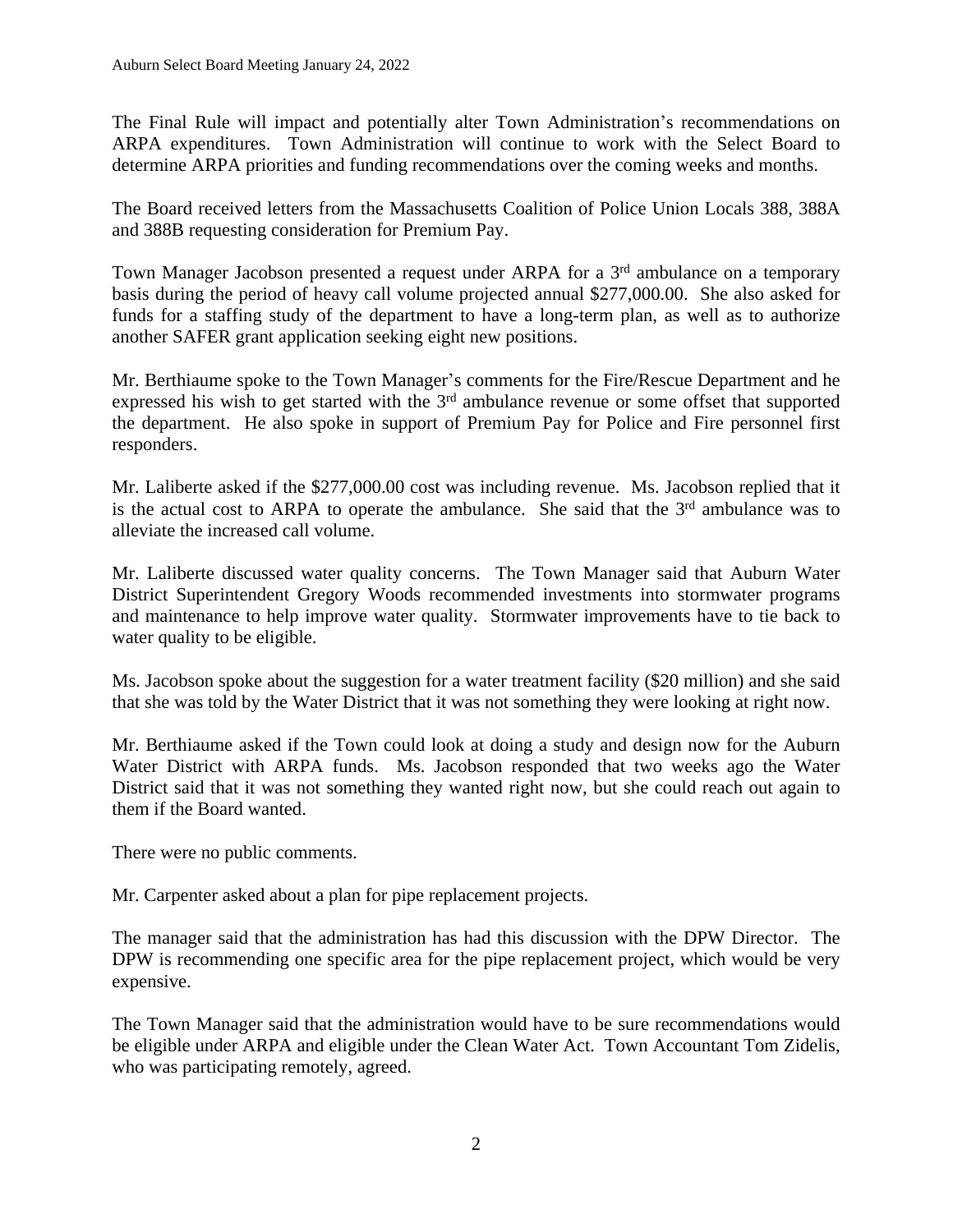Town Manager Jacobson said that funding under the Infrastructure Bill and State Surplus Bill could augment ARPA.

Mr. Berthiaume asked about the status of the \$60,000.00 allocated to Auburn Youth & Family Services. Ms. Jacobson advised that the Scope of Services with the Auburn Youth & Family Services was just completed and will be sent to the Executive Director to sign. Items for food security, counseling services and fuel were among those identified.

Mr. Berthiaume asked how to contact the agency if seniors needed fuel. Mr. Wrenn advised that they should call the AY&FS office during business hours.

Mr. Carpenter raised concern about the needs of seniors while the Senior Center was closed. Ms. Jacobson advised that the Outreach Workers work every day even though the building is closed, linking seniors to programs, etc. Mr. Carpenter asked about funds for seniors.

The Town Manager said that funds would have to go to a disproportionately affected population to be eligible under ARPA, not the general population.

Mr. Zidelis agreed that the Town has to be very careful with respect to reporting requirements.

Mr. Carpenter asked about outreach to seniors in the "Are You OK?" program. Town Manager Jacobson said that the program continues through the Police Department.

Following comments and discussion, Mr. Carpenter made a motion to continue the hearing until March 14, 2022 and include regular posts on-line to secure public input. Mr. Berthiaume seconded the motion and the Board voted by roll call: Ms. Rufli, Yes; Mr. Berthiaume, Yes; Mr. Carpenter, Yes; Mr. Wrenn, Yes; Mr. Laliberte, Yes – passed 5 to 0.

Ms. Jacobson asked the Select Board if they could act at the first February meeting to address Fire/Rescue impacts.

Mr. Carpenter made a motion to authorize up to \$25,000.00 for the study as outlined by the Town Manager for long-term Fire Department staffing. Mr. Berthiaume seconded.

Chair Laliberte said that he would rather not act on matters just brought up tonight, but there is a motion and second on the floor.

Mr. Carpenter said he would withdraw his motion if the Chair wanted to hold the matter until the next meeting.

Mr. Berthiaume then made the motion to authorize up to \$25,000.00 for the study as outlined by the Town Manager for the Fire Department staffing. Mr. Wrenn seconded and the Board voted in favor by roll call: Ms. Rufli, Yes; Mr. Berthiaume, Yes; Mr. Carpenter, Yes; Mr. Wrenn, Yes; Mr. Laliberte, No – passed 4 to 1.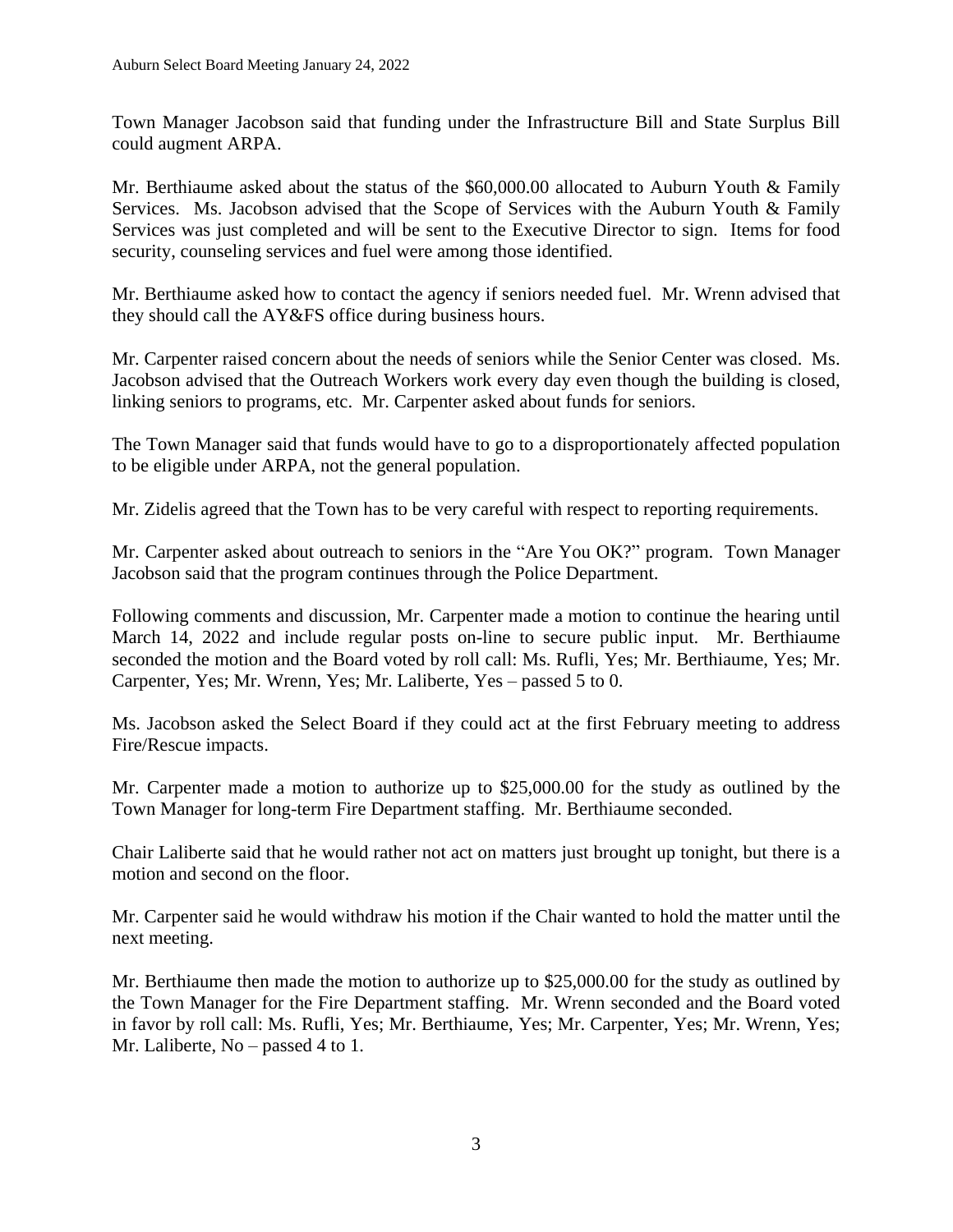## Communications

Commonwealth of Mass. Local Election Districts Review Commission There was no action required on this item – for the Select Board's information only.

## Select Board General Items

Sub-Committee Recommendation on Town Manager Evaluation Form Members of the sub-committee, Lionel Berthiaume and Daniel Carpenter, presented and discussed the changes that were being recommended for the Town Manager's Evaluation Form.

Vote to approve an amendment to the Town Manager's Employment Contract, Section V. Town Manager Evaluation, Part C, to replace the Performance Evaluation form under Exhibit A of the contract, approved by the Board of Selectmen on April 8, 2013, with the form approved by the Board of Selectmen on January 24, 2022.

The Select Board voted to approve the recommended form (Motion made by Mr. Berthiaume; motion seconded by Mr. Carpenter) roll call vote: Ms. Rufli, Yes; Mr. Berthiaume, Yes; Mr. Carpenter, Yes; Mr. Wrenn, Yes; Mr. Laliberte, Yes – passed 5 to 0.

The Select Board voted to approve an amendment to the Town Manager's Employment Contract, Section V. Town Manager Evaluation, Part C, to replace the Performance Evaluation form under Exhibit A of the contract, approved by the Board of Selectmen on April 8, 2013, with the form approved by the Board of Selectmen on January 24, 2022 (Motion made by Mr. Carpenter; motion seconded by Mr. Berthiaume ) voted in favor by roll call vote: Ms. Rufli, Yes; Mr. Berthiaume, Yes; Mr. Carpenter, Yes; Mr. Wrenn, Yes; Mr. Laliberte, Yes – passed 5 to 0.

Gift Acceptances in Accordance with MGL Chapter 44, Section 53A There were no items.

Proclamations and Recognitions There were no items

# Town Manager Items

Vote to accept and expend \$150,000 from the Mass Department of Environmental Protection for sewer improvements.

The Select Board voted to accept and expend \$150,000.00 from the Mass Department of Environmental Protection for sewer improvements (Motion made by Mr. Berthiaume; motion seconded by Mr. Wrenn) roll call vote: Ms. Rufli, Yes; Mr. Berthiaume, Yes; Mr. Carpenter, Yes; Mr. Wrenn, Yes; Mr. Laliberte, Yes – passed 5 to 0.

Tabled Items There were no items.

# Select Board Member Items

Continued Discussion and Potential Vote on M.G.L. Chapter 53, Section 18 – by Mr. Laliberte Mr. Carpenter said he was sympathetic to the concept, but was not in favor because he felt that it would be cost-prohibitive and hard to implement. Mr. Wrenn said that the value to the public outweighed the cost. Mr. Berthiaume said that it could create controversy and was too expensive